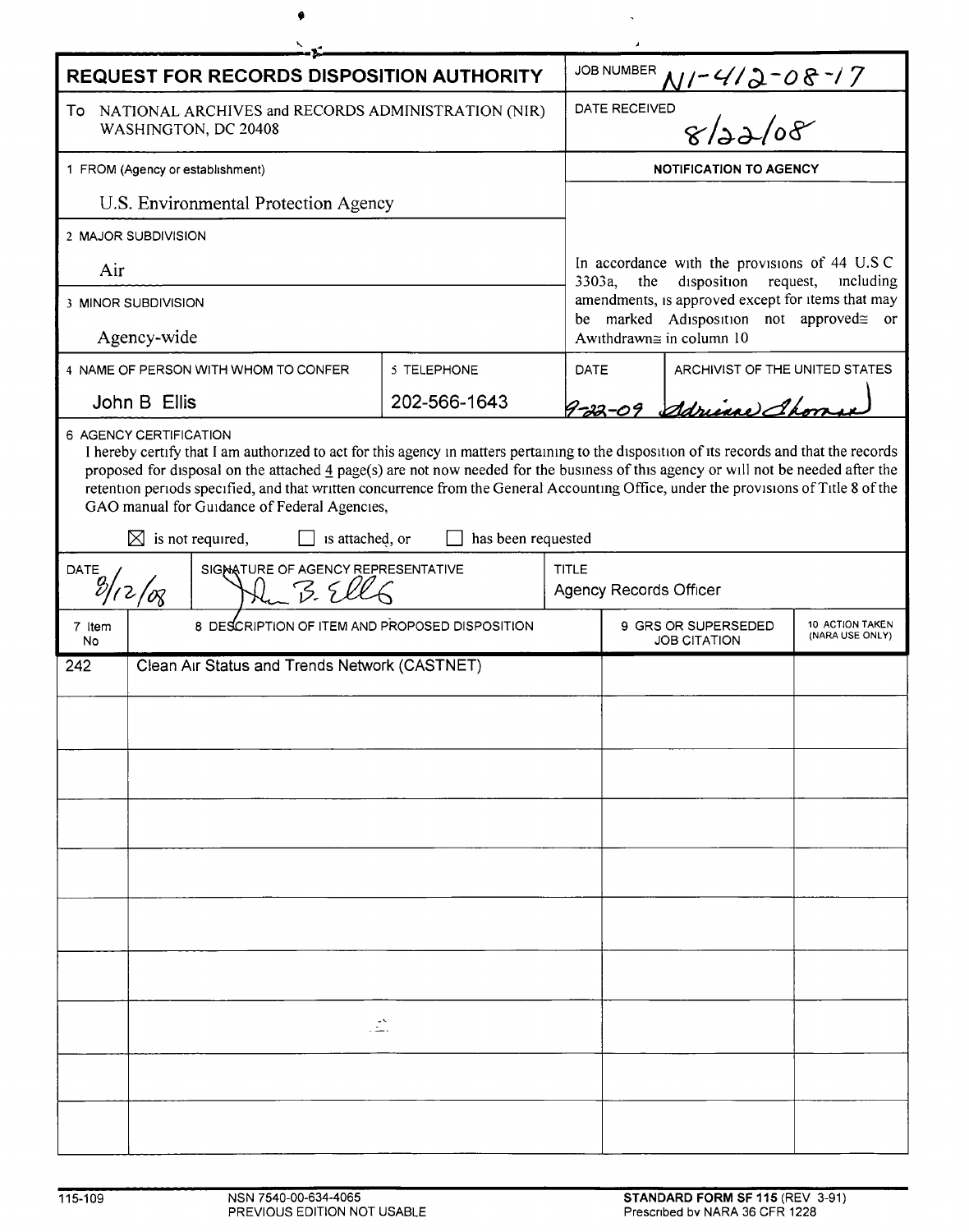# **EPA Records Schedule 242**

Status: Fmal, *10/3112009*

**Title:** Clean Air Status and Trends Network (CASTNET)

**Program:** Air

**Applicability:** Agency-wide

Function: 108-023-01 - Air Monitoring and Forecasting

# NARA **Disposal Authority:**

This schedule authonzes the disposition of the record copy in any media (media neutral), excluding any records already m electronic form Records designated for permanent retention must be transferred to the National Archives m accordance with NARA standards at the time of transfer.

•  $N1-412-08-17$ 

# **Description:**

The Clean Air Status and Trends Network (CASTNET) is a national air monitoring network sponsored by EPA and the National Park Service (NPS). The network collects data from over 80 momtonng sites across the United States for determining relationships between emissions, air quality, deposition, and ecological effects. The National Dry Deposition Network (NDDN), EPA's forerunner to CASTNET, was estabhshed in 1986 to provide information on, and to track trends in, pollutant concentrations and the dry deposition component of total atmosphenc deposition. CASTNET was estabhshed in 1991 and NDDN was merged into CASTNET. Public data is available on EPA's Web site,

#### **Disposition Instructions:**

**Item** a: Electronic software program

The Office of Air and Radiation, Office of Atmosphenc Programs, Clean Air Markets Division at Headquarters is responsible for the disposition of this item.

- **• Disposable**
- Destroy when no longer needed to ensure access to and use of the electronic records throughout the authorized retention period.

**Item b:** Input

- **• Disposable**
- Follow instructions for EPA 171.

#### **Item** c: Electromc data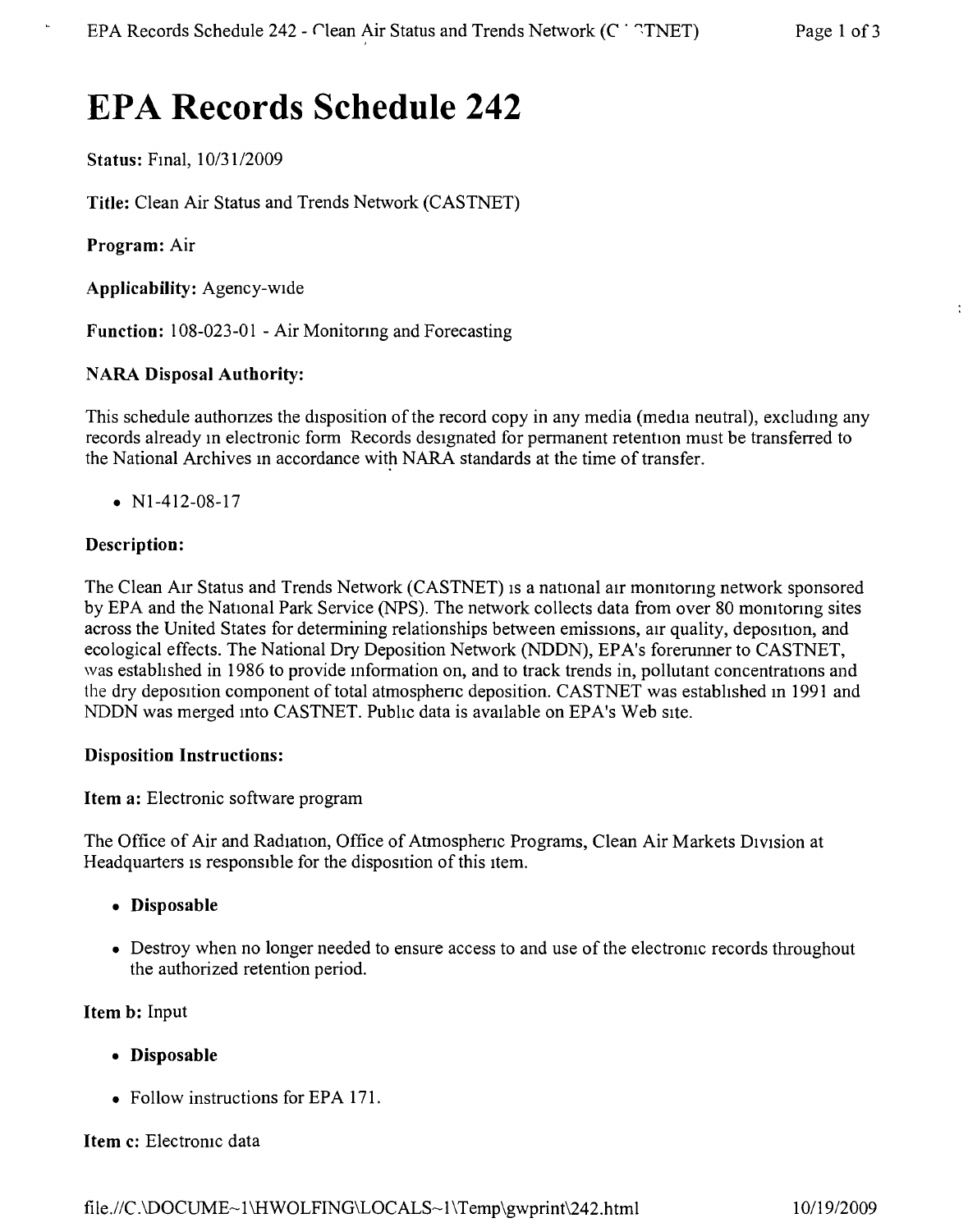The Office of Air and Radiation, Office of Atmospheric Programs, Clean AIr Markets DIVIsion at Headquarters is responsible for the disposition of this item.

#### **• Permanent**

• Beginning 2008, transfer annually to the National Archives, as specified in 36 CFR 1235.44-1235.50 or standards applicable at the time.

**Item d:** Output and reports

- **• Varies**
- File with related records and follow instructions for the related records.

# **Item** e: System documentation

The Office of Air and Radiation, Office of Atmospheric Programs, Clean Air Markets Division at Headquarters is responsible for the disposition of this item.

- **• Permanent**
- Transfer to the National Archives those records necessary to document how the system captures, manipulates, and outputs data, as specified in 36 CFR 1235.44-1234 50 or standards applicable at the time. The documentation is transferred With the electronic data (item c).

#### **Guidance:**

#### **Reasons for Disposition:**

The following changes were made in the *05/3112008* version:

- Revised disposition instructions for items b and d.
- Revised wording about applicability for disposition items a, c and e.

CASTNET supports Goal 1 on clean air and global climate change of EPA's Strategic Plan. The data IS used to validate and Improve air quality models.

#### **Custodians:**

Office of AIr and Radiation, Office of Atmosphenc Programs, Clean AIr Markets Division

- **• Contact:** Gary Lear
- **• Telephone:** 202-343-9159

#### **Related Schedules:**

#### EPA 171

# **Previous NARA Disposal Authority:**